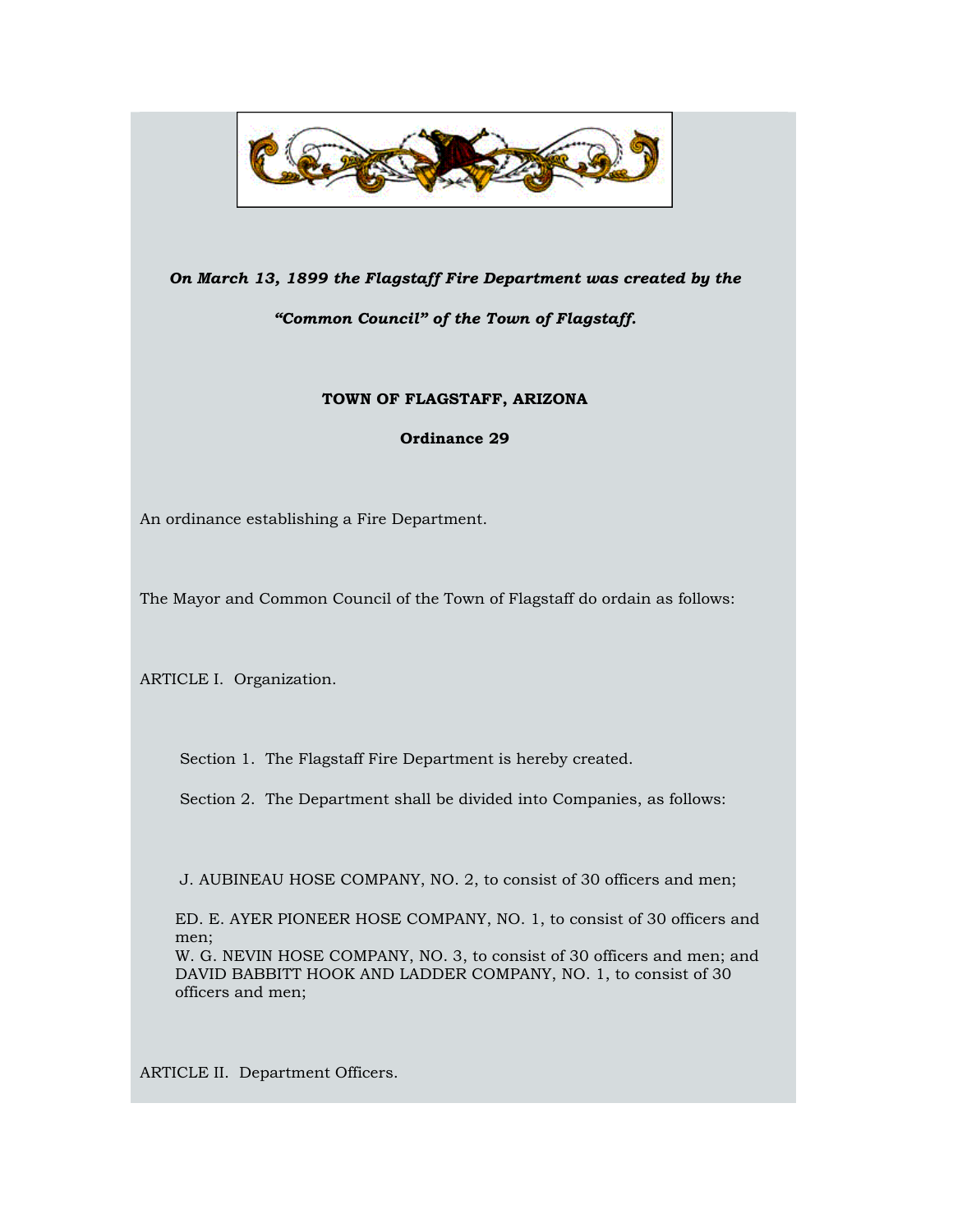Section 1. The members of said Companies shall, at their first regular meeting in April, in each year, elect three delegates from each Company, to be known as "Fire Delegates", who shall meet in convention on the first Monday in May for the purpose of electing a Chief, an Assistant Chief, a Secretary, a Treasurer, and a Board of Trustees consisting of four members, to be elected one from each of the Companies; the Chief to be ex-officio Chairman of said Board.

Section 2. The Chief, or in his absence, the Assistant Chief, shall be chairman of the meeting, and in case of a tie shall have the casting vote; but in case of their absence the meeting may elect a chairman.

Section 3. The Chairman shall appoint two of the Delegates to act as tellers, whose duty it shall be to receive and count the votes, reporting the same to the Chairman, who shall announce the results.

Section 4. The Delegates shall proceed to ballot for the officers, above mentioned, and in the order given. A majority of all the votes cast shall be necessary to a choice. Each Delegate will deposit his vote as his name is called by the Secretary.

Section 5. In the event of no election on the fourth ballot, the Chairman shall order the name having the least number of votes, to be dropped. At the next ballot if no election results, the lowest name of those remaining shall likewise be dropped, and so on until a majority is reached.

Section 6. The Chief of the Fire Department shall [announce] the names of the officers elect to the Common Council [at the] first regular meeting thereafter, and no Department [official] elected shall take his office until after being confirmed by Council. The Common Council may declare vacant any Department office for incompetency, neglect of duty, or conduct unbecoming of a gentleman prejudicial to the discipline and good order of the Department. Any vacancies occurring [ainy] of the Department offices may be filled at a special election, to be called and held in the manner and form as at the regular election. All Department officers shall hold office for one year, and until their successors have been elected and confirmed by the common Council.

ARTICLE III. Duties.

Section 1. CHIEF. The Chief shall preside at the annual and special meetings of the Department or Board of Trustees; shall control and have general authority over the Department when on duty, parade or inspection. He shall settle all disputes between Companies when on duty; his decision to be final.

Section 2. During the progress of a fire, the authority of the Chief in all matters connected with the management or direction thereof or the disposition of property endangered by it shall be absolute. All reasonable orders issued by him on such occasion must be respected, and any Fireman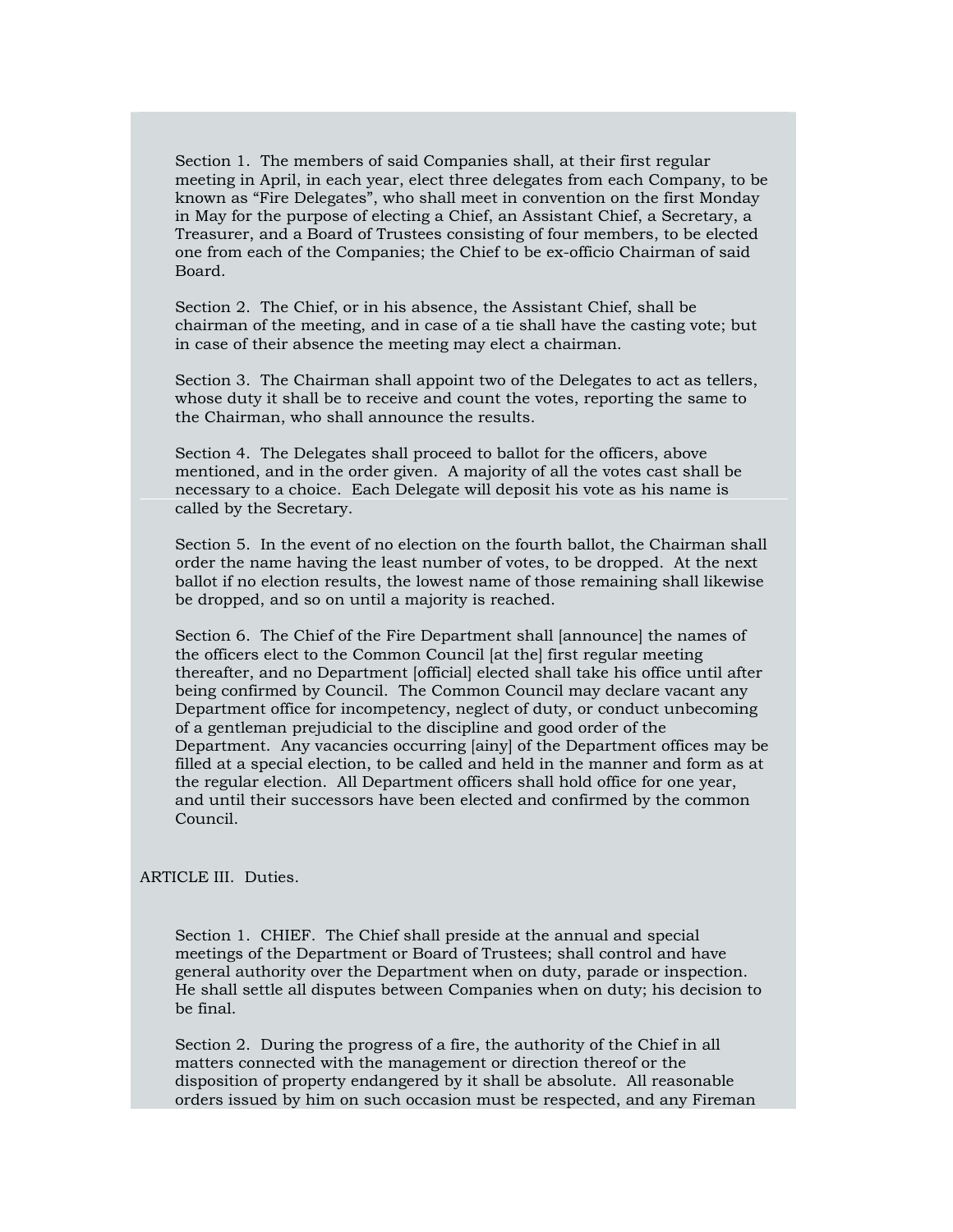or citizen refusing to obey the same shall be deemed guilty of a misdemeanor, and punished accordingly.

Section 3. The Chief shall call the Department together for parade and inspection at least three times in each year, at which times the Companies shall appear in uniform, with all the apparatus under their control, and shall be under the command of the Chief.

Section 4. It shall be the duty of the Chief to examine the apparatus and buildings of the Department as often as necessary to convince him that they are properly kept and cared for, and are in good order and serviceable condition, and if any supplies, repairs or additions are required, to report the same to the Common Council.

Section 5. It shall also be his duty to report at the end of each year to the Common Council the number of fires during the year, with the amount of loss, with a detailed report of the condition of the Department, and any recommendation he may deem proper.

Section 6. ASSISTANT CHIEF. The Assistant Chief shall assist the Chief in the discharge of his duties, and in his absence shall have and exercise all the powers of the Chief.

Section 7. SECRETARY. The Department Secretary shall keep a record of the proceedings of all Department meetings, keep a correct account of all fires, with the loss, name of owner of buildings destroyed or damaged and amount of insurance on the same, if any. He shall keep a correct list of all the members of the Department, their residence and occupation, and a record of dismissals, resignations, etc. He shall transcribe a correct copy of the proceedings of the annual meeting for the selection of officers, which shall be signed by the chairman and secretary, and delivered to the Town Clerk, together with an inventory of all the property held by the Fire Department, stating the condition thereof in detail; said inventory to be a recapitulation of detailed inventory to be rendered to him by each of the Company Secretaries prior to the 31st of December in each year.

Section 8. TREASURER. It shall be the duty of the Treasurer to keep a true account of all money or property received by him for the Department; the source whence derived and date, together with all expenditures made […] Department.

ARTICLE IV. Companies.

Section 1. The Companies comprising this Department shall be subject to the following regulations:

It shall be the duty of the foreman to command his Company at all fires, under the direction of the Chief and Assistant Chief, and to assist those officers with his men and apparatus in the discharge of their duties, and to do all things as set forth in this Ordinance and the bylaws of his Company. To see that the Secretary of his Company renders to the Department Secretary at least two weeks before the end of the year, a full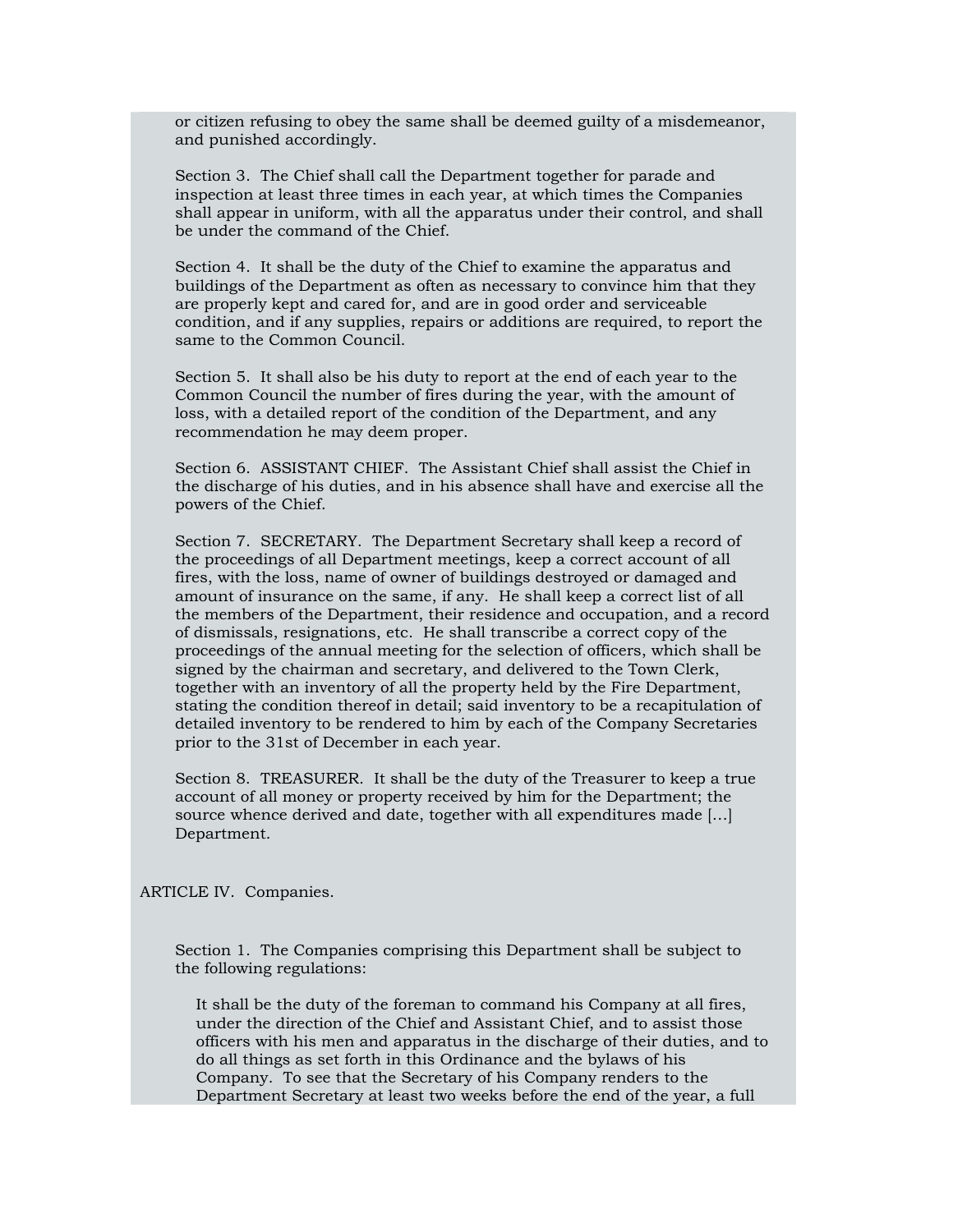and correct inventory of all property held by the Company belonging to the Department, with the condition in which it may be said return also to account for any property assigned to the Company which may have been damaged or destroyed.

Section 2. It shall be the duty of the Assistant Foreman to assist the Foreman in the discharge of his duties as directed by the bylaws of his Company, and in the absence of the Foreman to take command of the Company.

Section 3. No Company shall leave a fire without the permission of the Chief or Assistant Chief, but may take up all unnecessary hose and otherwise prepare to return to house.

Section 4. Each Company shall test its apparatus and drill its men at least once in every month.

Section 5. In case two or more Companies are compelled to unite their hose in order to reach a fire, the Company first attaching to the hydrant shall control the line or lines from that hydrant.

Section 6. At its regular June meeting in each year, the Common Council shall appropriate the sum of fifty dollars to the hose Company whose record shall show that it has been first in turning on water at more fires for the year ending on June 1st than any other Company in the Department, said record to be verified by the Chief and Department Secretary. Provided, that the money so appropriated must be expended for the benefit and advancement of the Company receiving it, and not for distribution among the individual members thereof.

ARTICLE V. Hose.

Section 1. The driver of any vehicle or the rider of any horse or mule who shall ride or drive over or across any hose in use or about to be used, or while lying in the streets after being used by any portion of the Fire Department, either for extinguishing any fire, while preparing to extinguish a fire, when returning from a fire or while practicing, shall be deemed guilty of a misdemeanor.

ARTICLE VI. Fire Patrol.

Section 1. The Fireman of each Company shall appoint from his respective Company the following number of competent men to act, and who shall constitute and be known as, the Fire Patrol, to wit:

J. Aubineau Hose Company No. 1, 3 men. Ed. E. Ayer Pioneer Hose Company, 3 men. W. G. Nevin Hose Company, No 3, 3 men. David Babbitt Hook & Ladder Co., No 1, 5 men.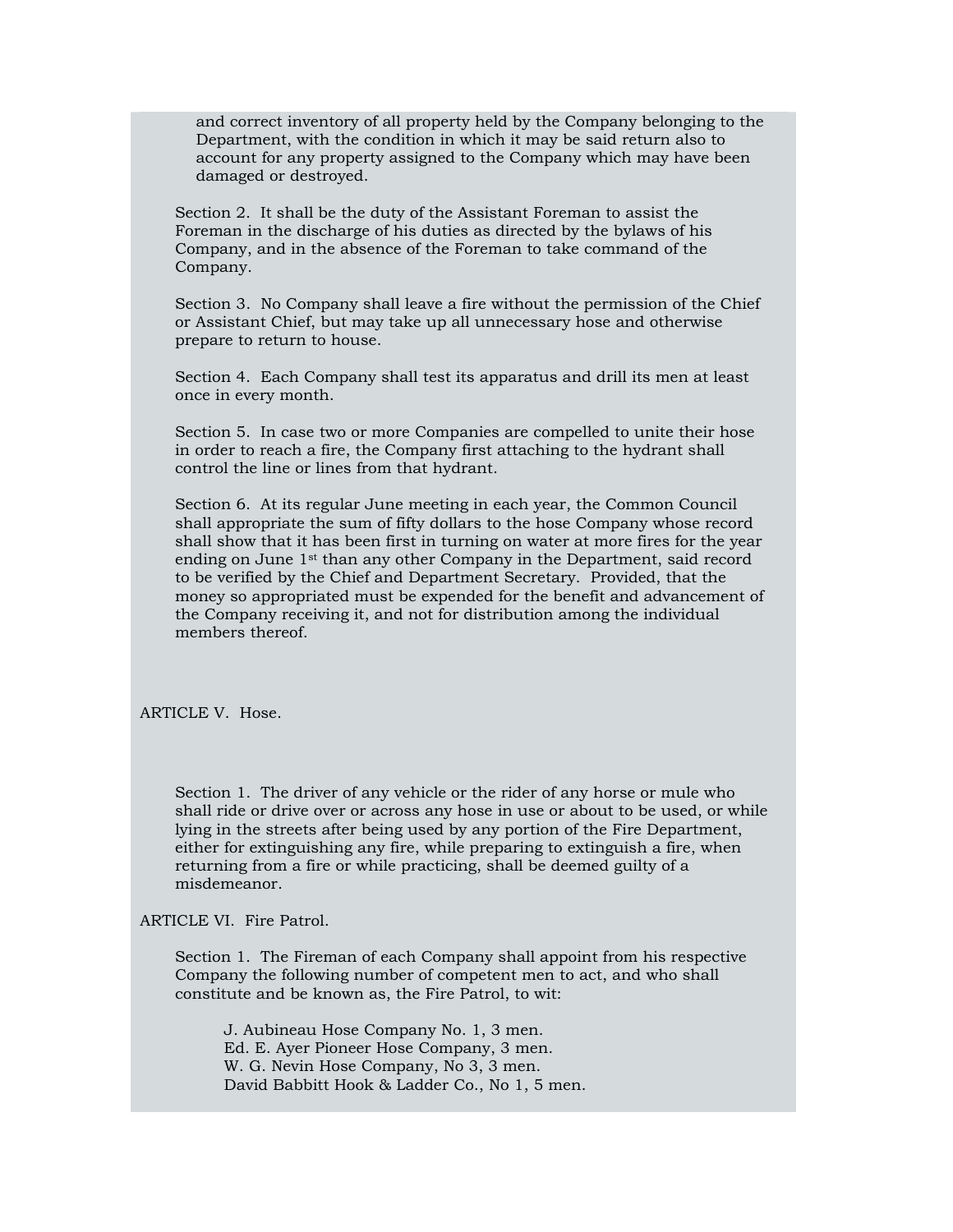Section 2. The Fire Patrol shall be under the control and direction of the Chief of the Fire Department. It shall be the duty of the Fire Patrol to use their post […] to protect all property from damage, destruction or theft at all fires.

Section 3. Whenever commanded by the Chief, the Fire Patrol shall form fire lines by driving stakes and stretching ropes across all approaches to the fire, and shall prevent any person from passing through such line except in [sic] be a member of the Fire Department.

The Fire Patrol shall remove all goods or property to a place of safety and guard the same, or shall take such measures as will protect it from damage by water should they see that the burning building is not likely to be entirely destroyed.

ARTICLE VII.

Section 1. For convenience, and in order to concentrate the membership of each Company, the Town is hereby divided into Fire Wards, as follows:

Ward No. 1. This ward shall include all that portion of the corporate limits lying west of the creek known as "River de Flag", and the Headquarters of the J. Aubineau Hose Co. No. 1 shall be located in said ward.

Ward No. 2. This ward shall include all that portion of the corporate limits, except Block 32, lying east of the western boundary of San Francisco Street and south of the southern boundary of Aspen Avenue from the western boundary of San Francisco Street as far west as River de Flag, and the Headquarters of Ed. E. Ayer Pioneer Hose Company shall be located at the City Hall within said ward.

Ward No. 3. This ward shall include Block No. 32, and all that portion of the corporate limits lying north of the southern boundary of Aspen Avenue between River de Flag and the western boundary of San Francisco Street, and the Headquarters of W.G. Nevin Hose Co. No. 3 shall be located therein.

ARTICLE VIII.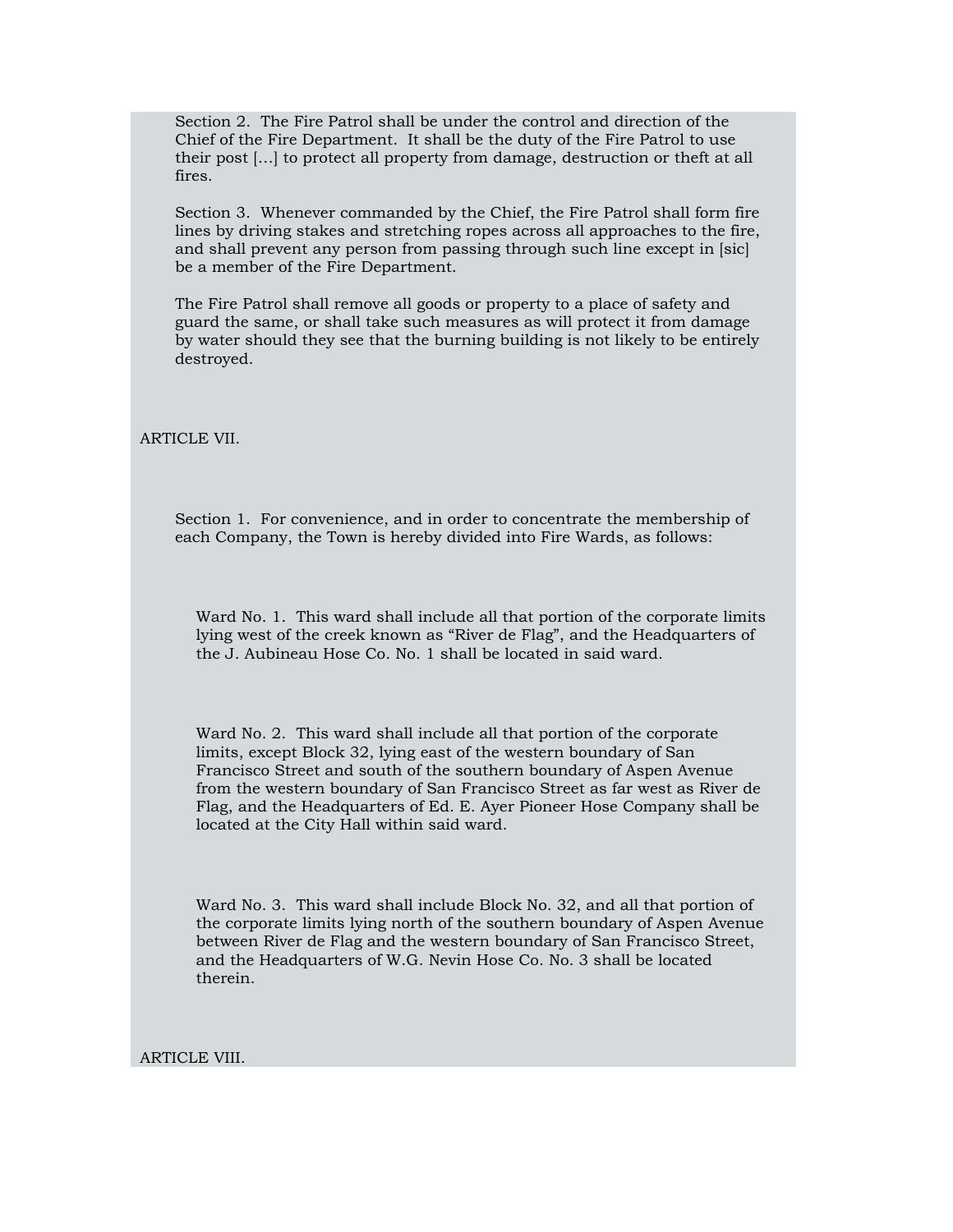Section 1. The Common Council shall furnish, equip, and keep in repair the several buildings or Headquarters required by the several Companies, and no fire apparatus of any kind shall be kept at any place other than the Headquarters of the Companies. Provided, that the Headquarters of the David Babbitt Hook and Ladder Company No. 1, shall be at City Hall.

Section 2. The members of the several Companies shall provide themselves with uniforms of such style as may be adopted by each Company.

ARTICLE IX.

Section 1. This ordinance shall take effect and be in force at its passage and posting.

Section 2. All ordinances and parts of ordinances in conflict with the provisions hereof are hereby repealed.

Passed by the Mayor and Common Council of the Town of Flagstaff the 13th day of March 1899. Presented to the Mayor for his signature and approval, and by him signed and approved the 13th day of March 1899.



*History of the Flagstaff Fire Department*

Julius Aubineau, Mayor

*Taken from the "Common Council minutes dated April 1, 1895,*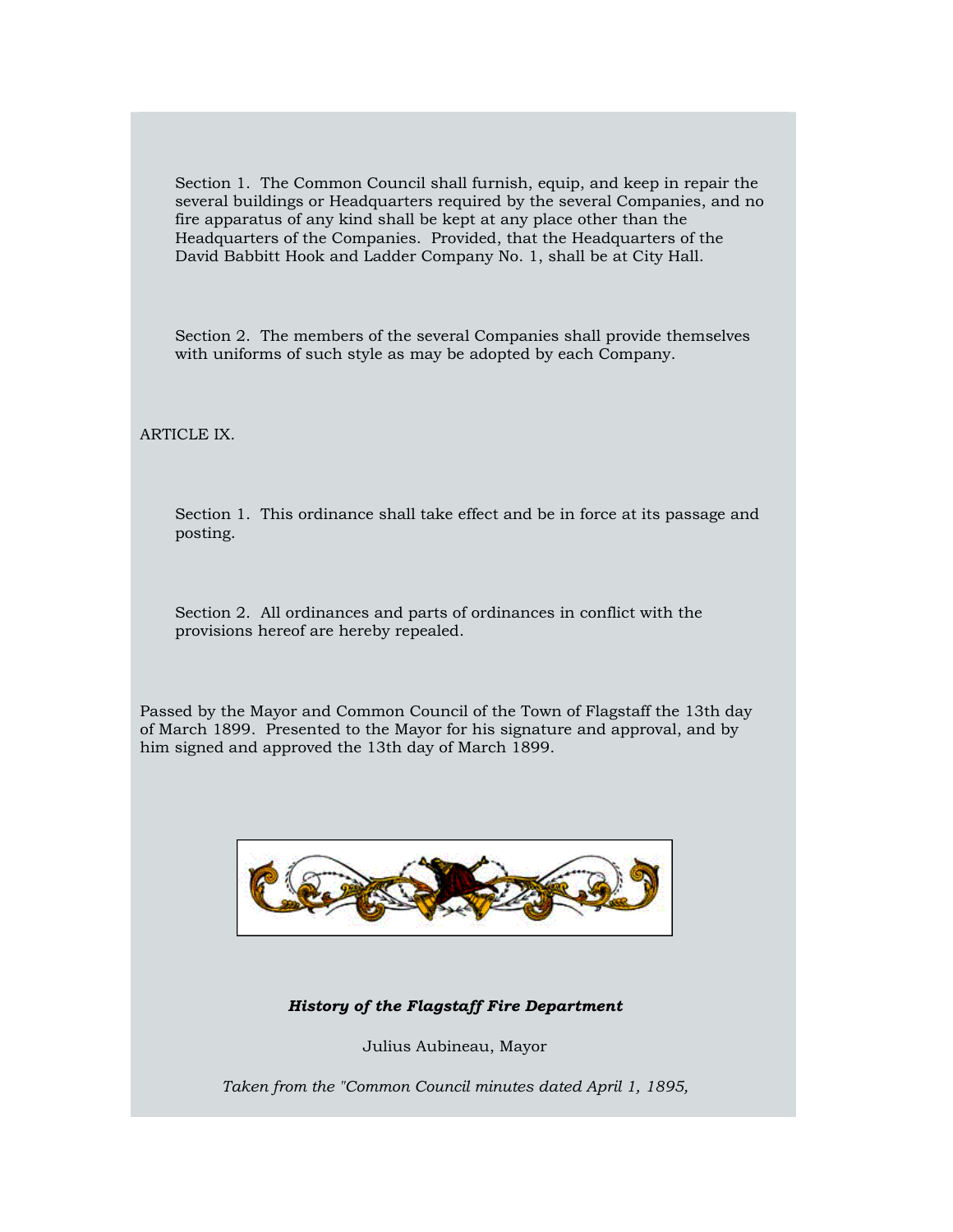#### *Submitted by the Acting Mayor of Flagstaff"*

In January 1895, the City Council ordered from the L.M. Rumsey Mfg. Co., of St. Louis, a fire engine, hose carriage, hook and ladder truck, hose, etc., the cost of which in St. Louis, was \$721.00. The shipment was delayed owing to the fact that most of it had to be made to order. In addition to this, two (2) eight-barrel tanks have been ordered, to be placed on running gear, with which it is intended to supply water for the engine by filling one while the other is being exhausted. This may be a primitive fire apparatus, but it is better adapted to the present "dry" condition of Flagstaff than anything else thus far suggested. It will put out a fire - - if it is not too big; and it has the merit of being the first and only machinery worthy of the name that has ever been brought to Flagstaff for fighting fire.

A Fire Department should be immediately organized. With her score of active young men, Flagstaff can and should maintain the banner Fire Department of the southwest. In this most important matter, immediate action is urged.

Finally, I note with pleasure that during the past year our people have been preserved from disastrous conflagrations, with the exception of a fire in which one of our worthy citizens came to his death; no epidemic or contagious disease has left its withering mark upon us; the general average of health has been excellent; the moral tone of the community has perceptibly improved; no instances of abject poverty have come to the notice of the Council. On the contrary, all appear to be enjoying a moderate degree of prosperity. The stability of our business interests is shown in the prompt reaction from the recent business crises, and in the further fact that not a business failure has been recorded in Flagstaff during the year ending today (April 1, 1895). A better and more helpful spirit prevails; business is being pushed with renewed confidence. The stock interests surrounding us have suffered most severely, yet even they are stubbornly holding their own, with brightening prospects. The recent organization here of the Rio Verde Irrigation Co., and the Durango, Flagstaff and San Diego Railroad Co., indicate the strengthening of business faith, and the enthusiasm with which these new enterprises is greeted, not only at home but in the cities with which we aspire to early connection by rail, stimulates hope for the future of Flagstaff.

To our citizens generally, I say, let us join hands for the common welfare, let us unite for the general good. Cooperation means progress; selfish obstruction means retrogression.

*"United We Stand; Divided We Fall."*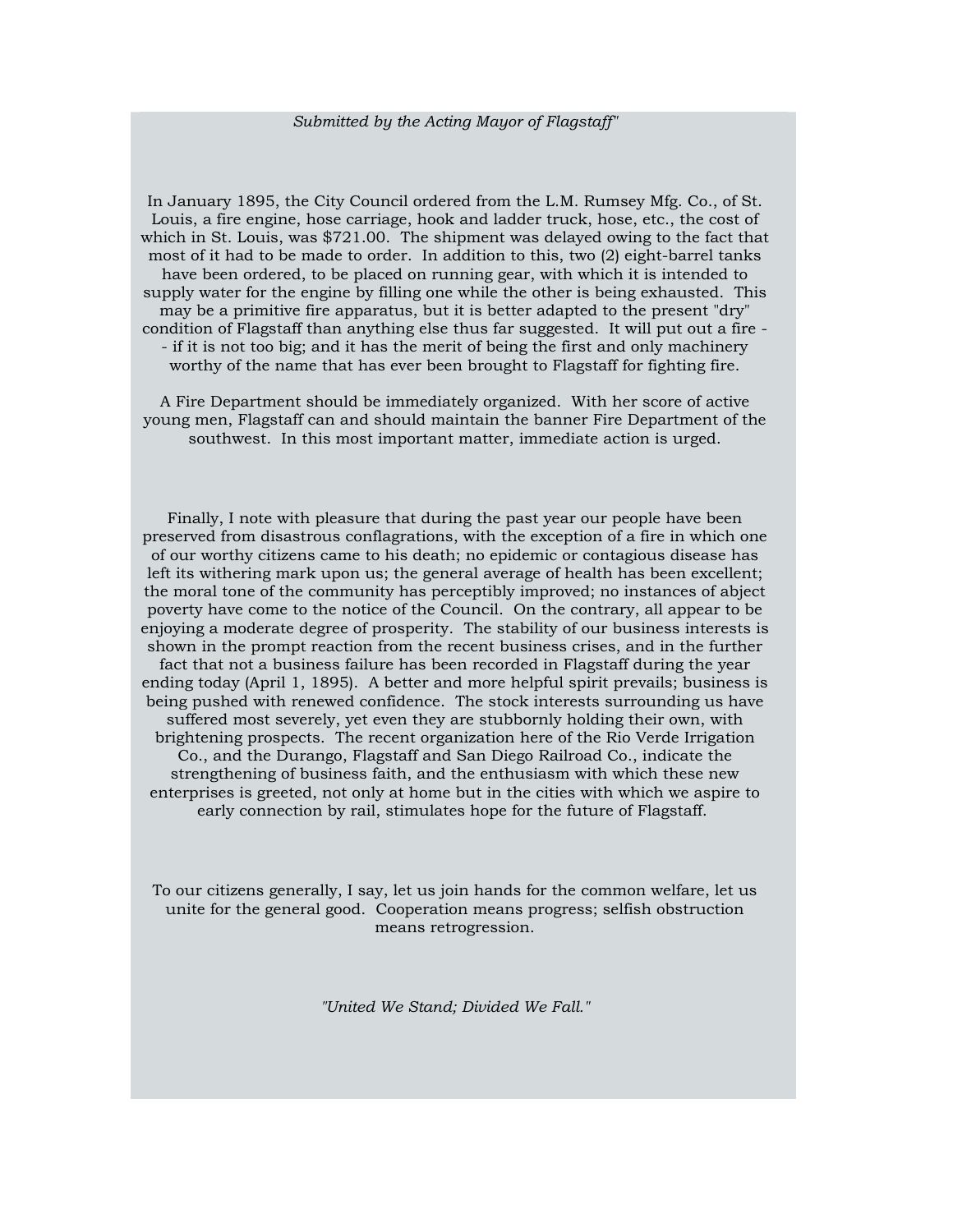

#### *Taken from the 1929 Arizona State Fireman's Association*

*Convention and Historical Handbook"*

The first Fire Department in Flagstaff was a five hundred gallon tank belonging to the Arizona Lumber and Timber Company. This tank was rushed to any fire that occurred and furnished water for a bucket line. A twelve-man hand pump purchased in 1895 replaced the bucket line and is quite an improvement.

In 1899, when the water system was completed, D.M. Riordan, Ed Ayer and W.G. Nevin donated three Hose Carts and three volunteer Companies were organized. John Marshall was Fire Chief and served until 1917 when J.M. Wilson succeeded him. Members of these Companies receive no pay and little praise, as is the case with most volunteer Firemen.

In 1914, a Brockway~LaFrance combination truck was purchased by the Town of Flagstaff and a man hired to drive it. In 1915, the three Hose Companies were consolidated into one Company of 23 men. This number was later cut to 12 and at a still later date, to eight. The number of men is regulated by the City Council. Council also agreed to pay each member three dollars for each fire he attended, and the Chief was to receive five dollars. The Firemen still receive this amount. In 1921, the Brockway was traded in on an American~LaFrance Type 75 Triple Combination Pumper.

The Department reorganized to a certain extent in 1924. An Assistant Chief, Captain, and a Secretary were elected and regular meetings were scheduled. Up to this time the Chief was the only officer and the men met only at fires. At the same time, the Council authorized four more men, bringing the strength of the Department to 12 men. In the spring of 1925, the Firemen raised some money and bought an old Studebaker touring car and converted it into a hose truck to supplement the LaFrance. In August 1926, Chief Wilson resigned and L.W. Kelly was elected to succeed him, but in October, Chief Kelly left town and Ernest Hogan, the present Chief, was elected to take his place.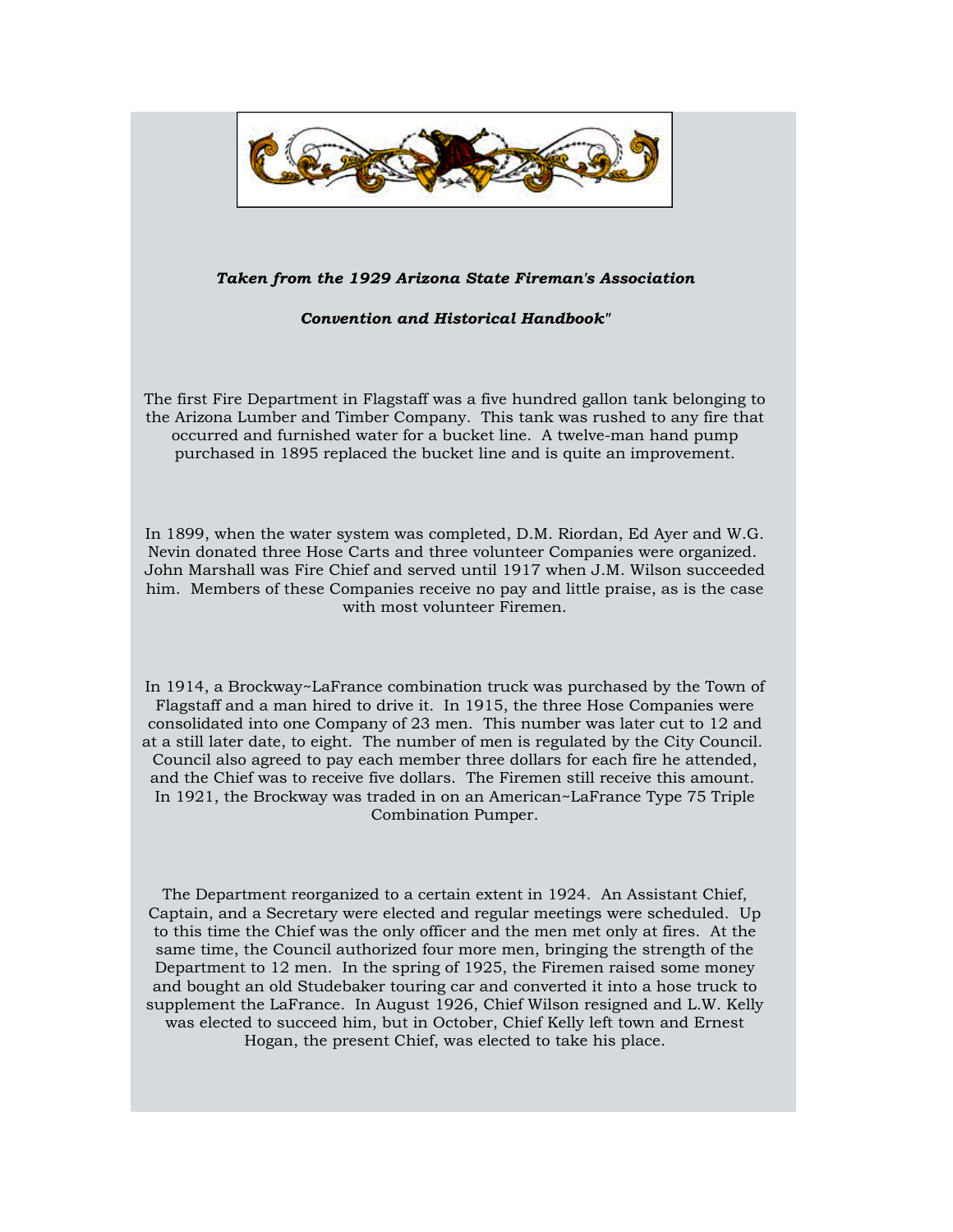Presently, the Department consists of one paid driver and thirteen volunteers. The thirteenth man was authorized in June 1929 to act as Fire Police. Members of the Department make their own rules and regulations and elect their own officers and men. The election of officers or men must be approved by the City Council. Only three of these men are over thirty years of age.

There are some "fire fans" that report at most fires and help out if the fire is big enough. The Arizona Lumber and Timber Company Fire Department, consisting of sixteen men, may be called, if necessary

The fire station is in the Town Hall at 16 1/2 North Leroux Street and occupies as small a space as is possible to back a big truck into. The Studebaker is kept in the Water Department Shop. Quarters are provided over the Town Hall for the driver and two men. An L. and J. Resuscitator and Inhalator owned jointly by the Fire Department and the City is kept at the firehouse and is available at any time. The number of hydrants in 1899 was 22, now in 1929 there are over 200. The first storage reservoir held three million gallons; the present reservoirs hold one hundred million. Water pressure ranges from 90 to 110 pounds.



#### *FLAGSTAFF FIRE DEPARTMENT - PAST AND PRESENT*

Flagstaff's fire fighting capability started in the late 1800s with a portable 500 gallon tank belonging to the Arizona Lumber and Timber Company, which was used to furnish water for a bucket line. The bucket line was replaced in 1895 by a twelveman hand pump. With the completion of the city water system in 1899, three hose carts were donated by prominent citizens and three volunteer fire-fighting companies were organized. The Fire Department was formally established by Ordinance #29 in March 1899.

In 1914, there were 23 volunteer fire fighters. In 1915, the first paid position at \$100 per month was authorized by the Town Council for a driver-mechanic of the new fire truck. Volunteers were paid three dollars for each fire they attended and the Chief received five dollars.

Today the Flagstaff Fire Department has a Fire Chief, 2 Assistant Fire Chiefs, 2 Fire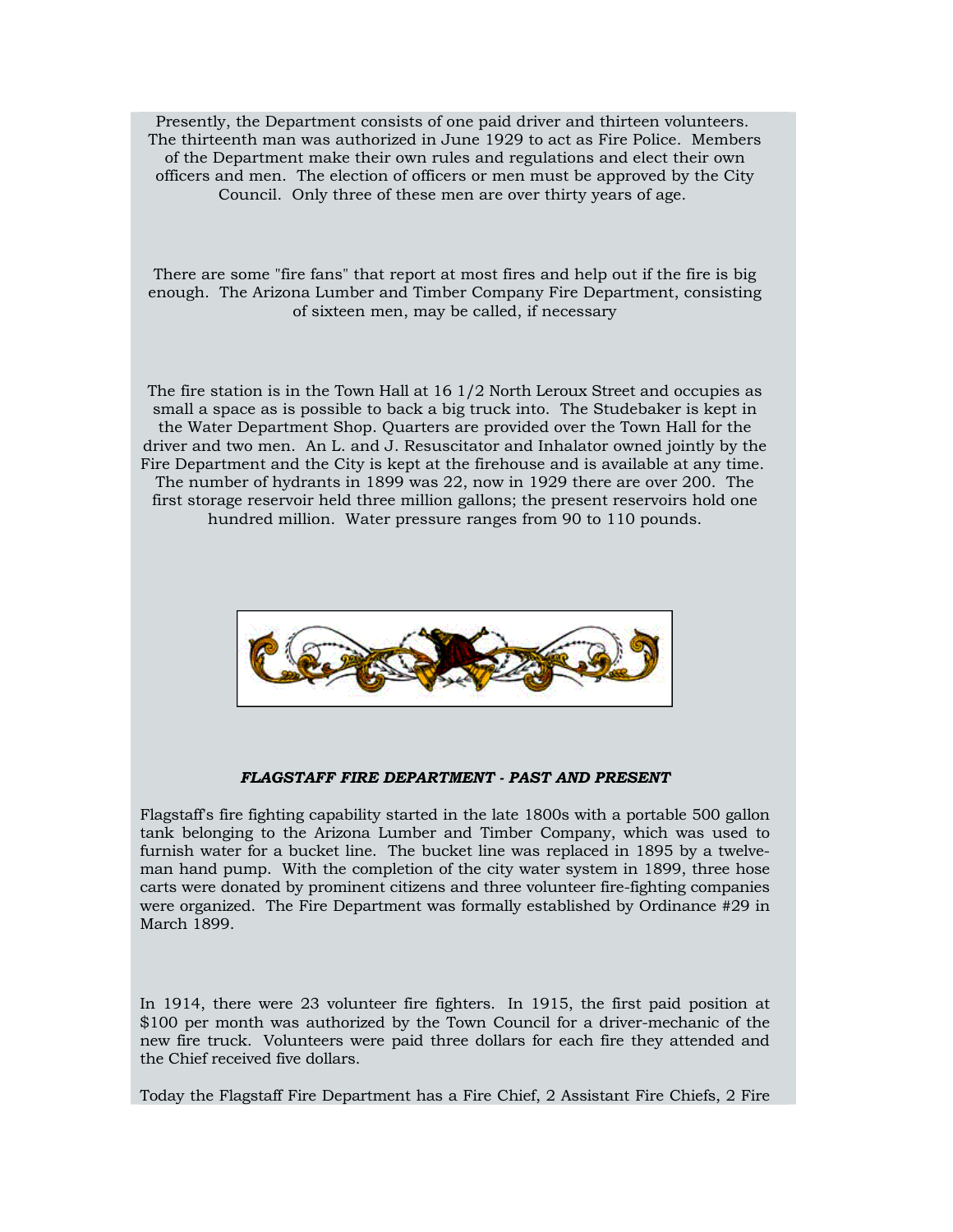Inspectors, 1 Fuel Management Officer, 1 Training Chief, 1 Administrative Specialist and 1 Administrative Technician. 75 paid professional firefighters make up the line along with a Fuel Crew consisting of 1 Assistant Fuel Manager, 1 Leadworker, and 2 Fire Techs.

The first quarters for Flagstaff Fire Department were contained in the Town Hall at 16 1/2 North Leroux Street in 1897. It provided for one truck and three men. In 1951, the fire department moved to the new City Hall at 120 North Beaver Street and was designated as Fire Station #1. The first separate fire station, now designated as Fire Station 2, was established on East Spruce Street in 1958 and is still in operation. Currently there are six fire stations located throughout the City of Flagstaff.

While the original function of the Fire Department was limited to strictly fire fighting, the department's mission has expanded with the growing complexities of our society. Today, the department's professionals are prepared to deal with a broad variety of all-risk emergencies. As a full-service fire department, we offer advanced medical life support, hazardous materials response, cold water and high angle rescue. In addition to emergency scene operations, the Fire Department is proactively engaged in Emergency Management Planning, Wildland Urban Interface involving wildland fire safety and forest health; construction plans review, and onsite code and standard compliance through fire and life safety inspections.

Flagstaff's Fire Chiefs include

C.A. Bush, 1897-1900

E.S. Clark and H.E. Campbell, 1900-1900

J.J. Donahue 1900-1904

John Marshal, 1905-1917

J.M. Wilson, 1917-1926

L.W. Kelly, 1926-1926

E.J. "Pat" Hogan, 1926-1964

J.R. Sansom, 1964-1968

Don E. Vorhies, 1968-1977

Ray Gerkey, 1977-1978 (Interim)

Don Eberle, 1978-1982